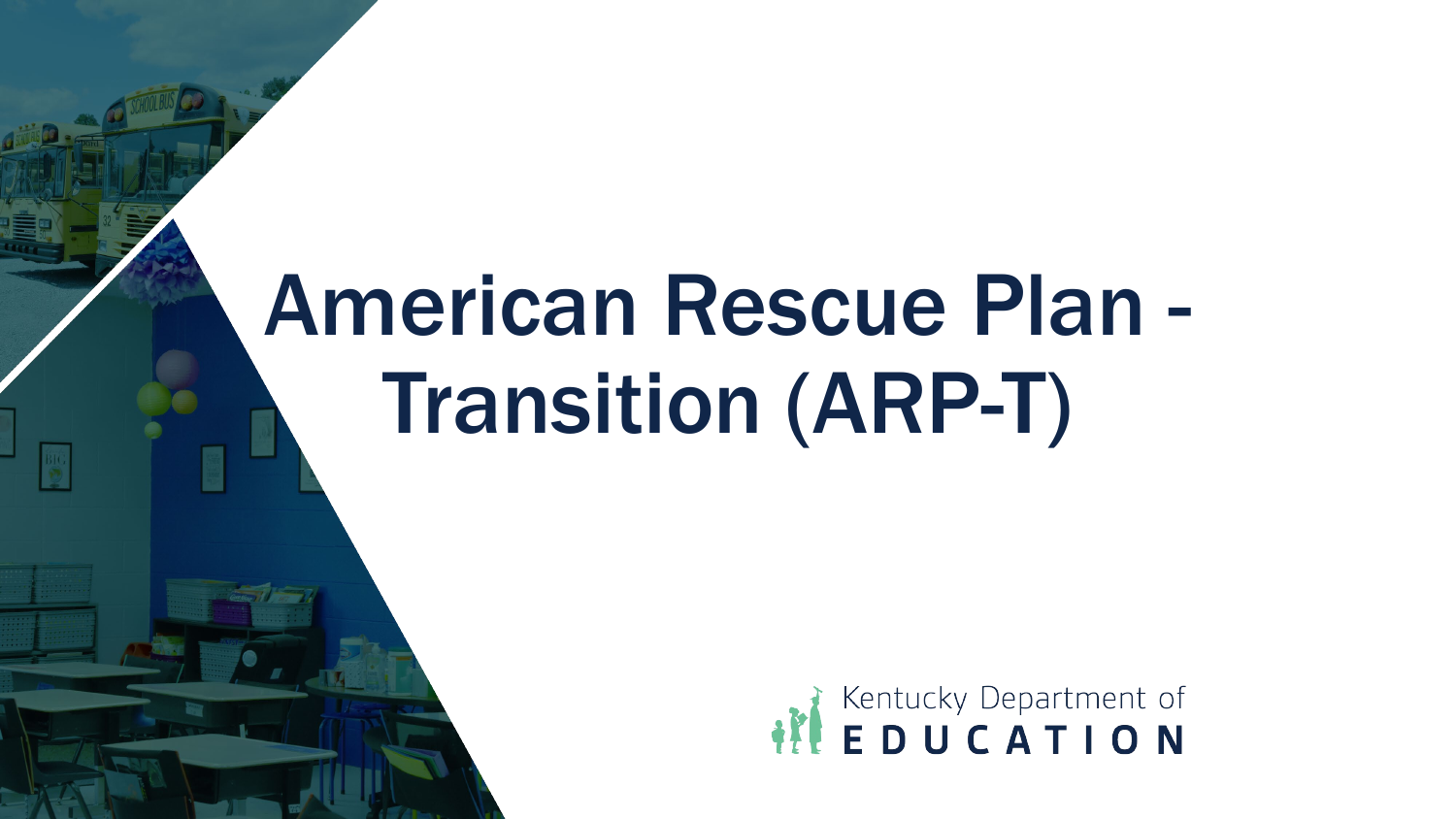### **Context**

- Dr. Glass' ARP Priorities connected to our efforts:
	- $\checkmark$  statewide or multi-regional efforts.
	- $\checkmark$  raise the capacity of the educator workforce to deliver deeper-learning experiences for students.

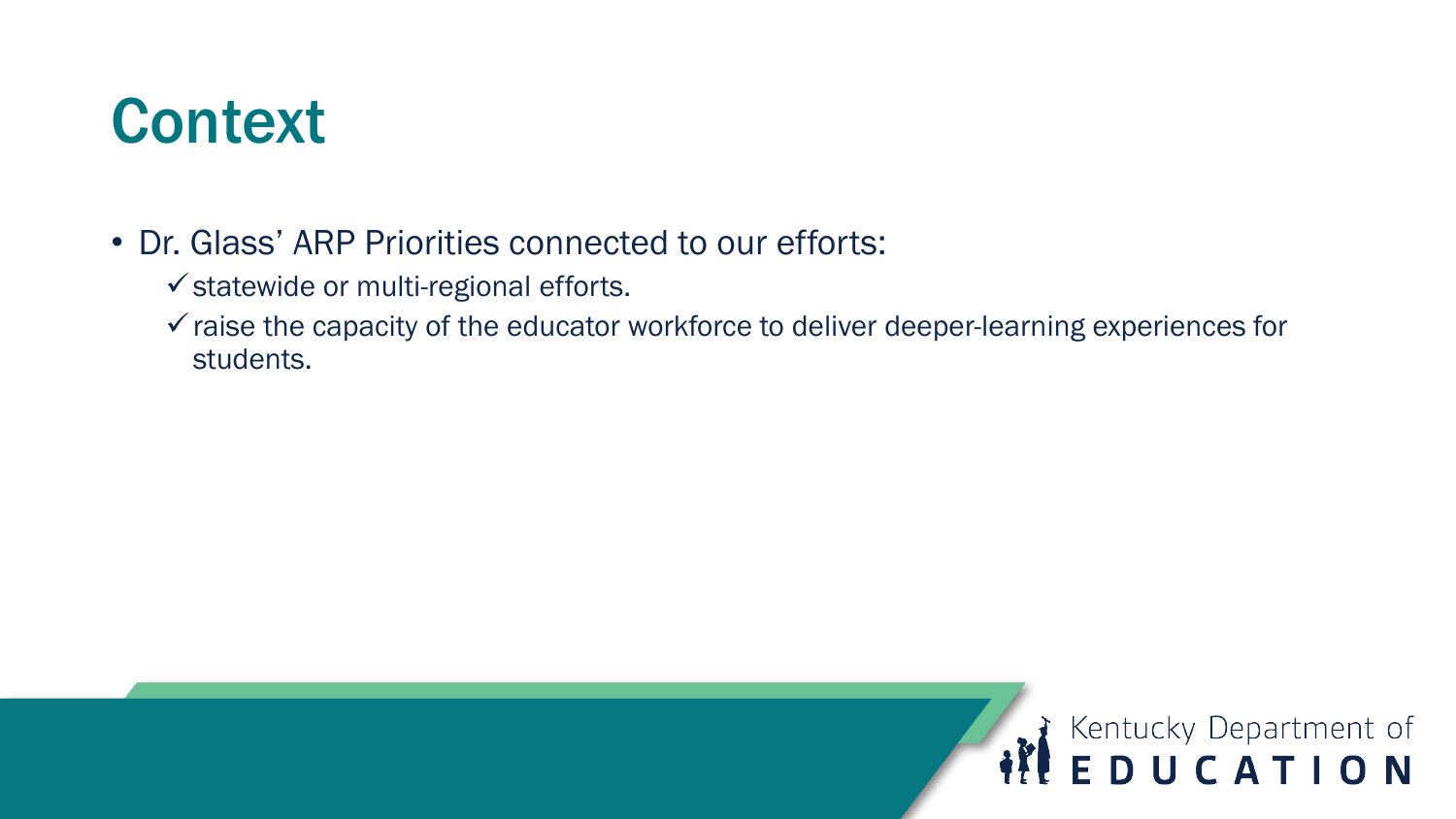# The "A" (RP-T) TEAM

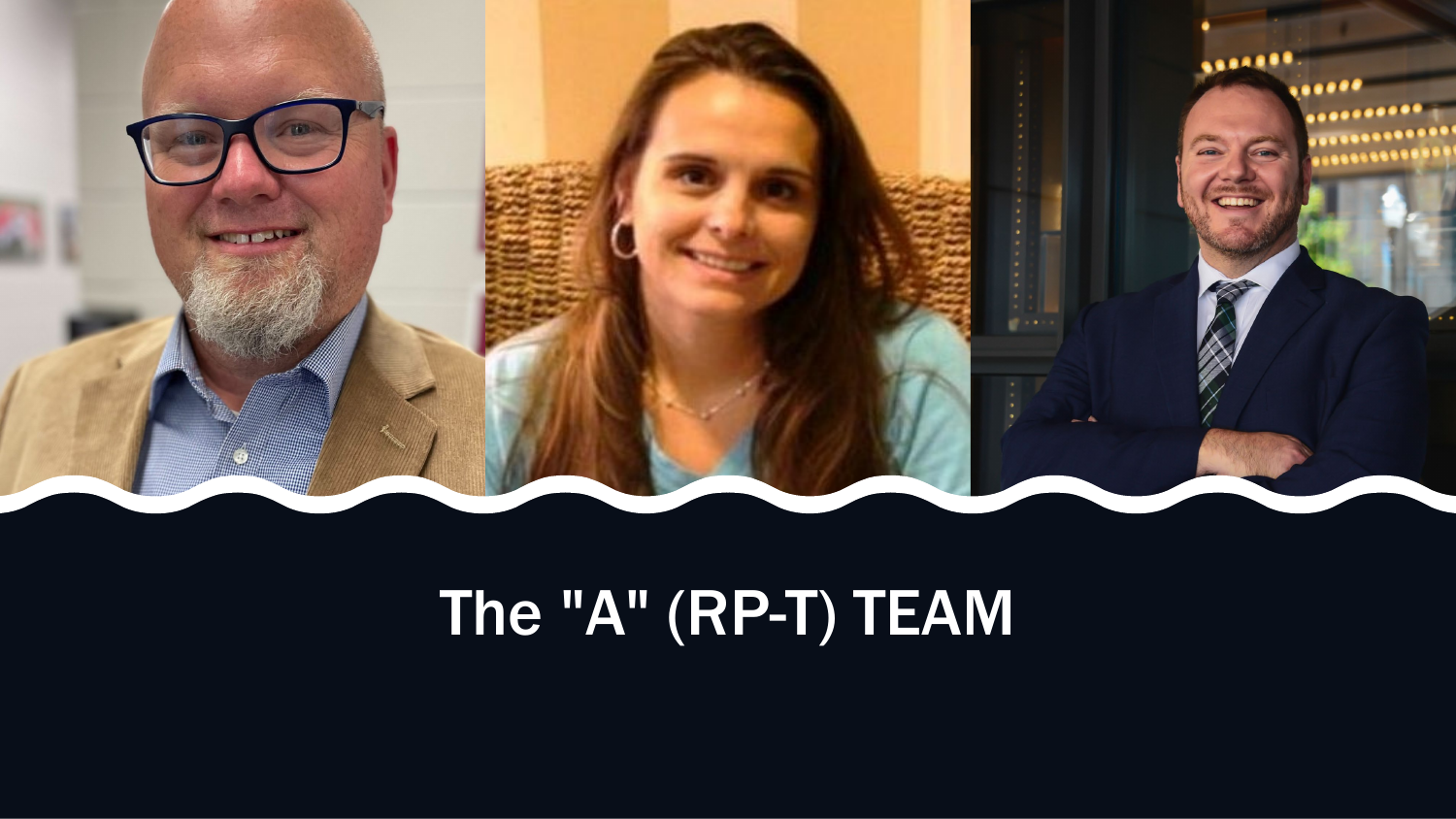The ARP-T Vision is to create a community for improving postsecondary outcomes for all students with disabilities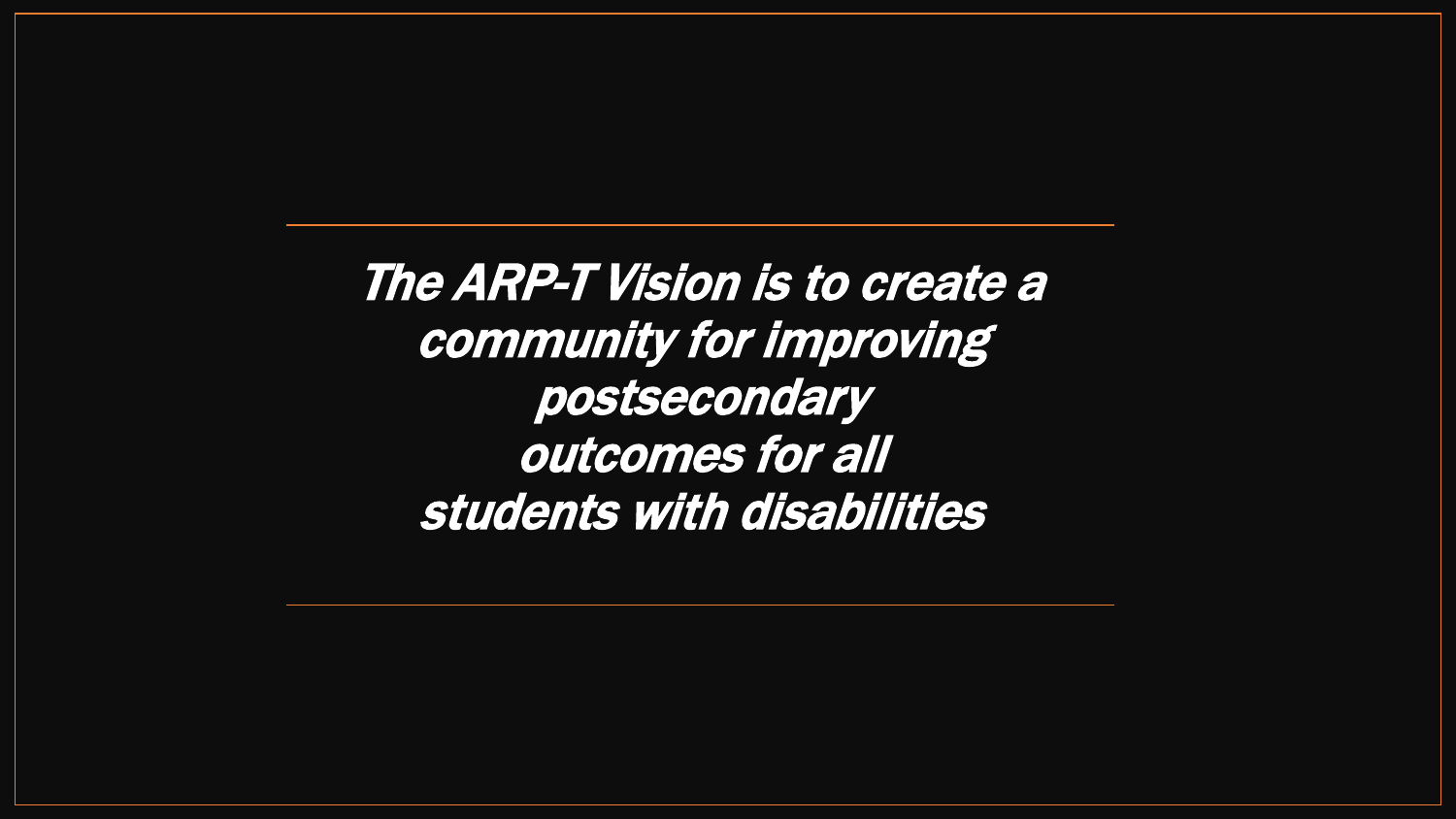### Tenets of our work

Highlight the contributions of secondary and postsecondary SWD in CTE (i.e.; work-based learning) and employment. Raise awareness.

Create intra-, interagency models to advance post-school outcomes for students with disabilities in education/training, employment.

Connect school and district level transition LEADERS to share and develop opportunities for SWD to prepare for adulthood. Build capacity.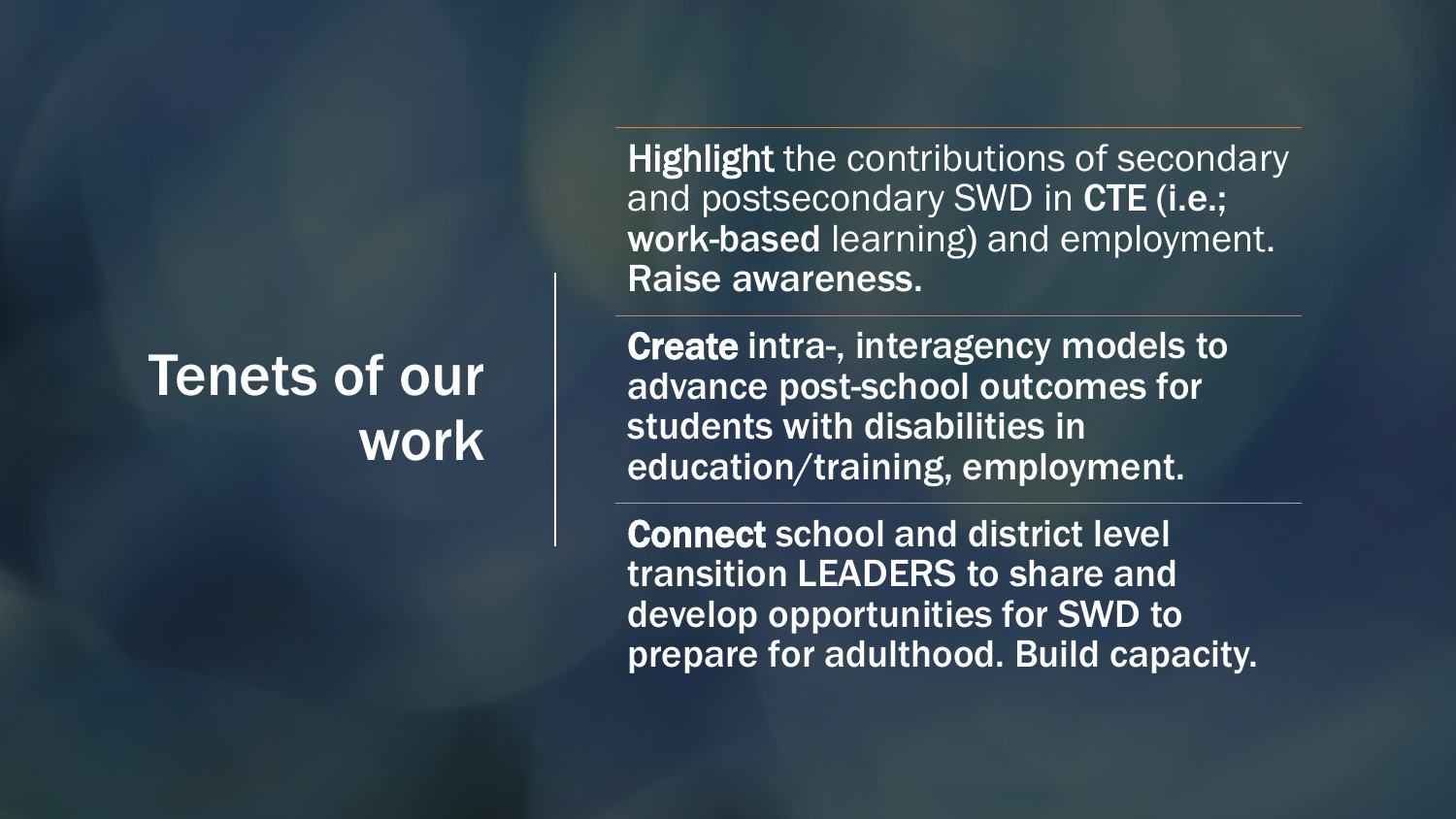### SOME Strategy



Leveraging current relationships with districts, partnering organizations, employers, and YOU!



#### Data-based decision making.

YOYO Response Rates and n-size CTE Completion and Participation Data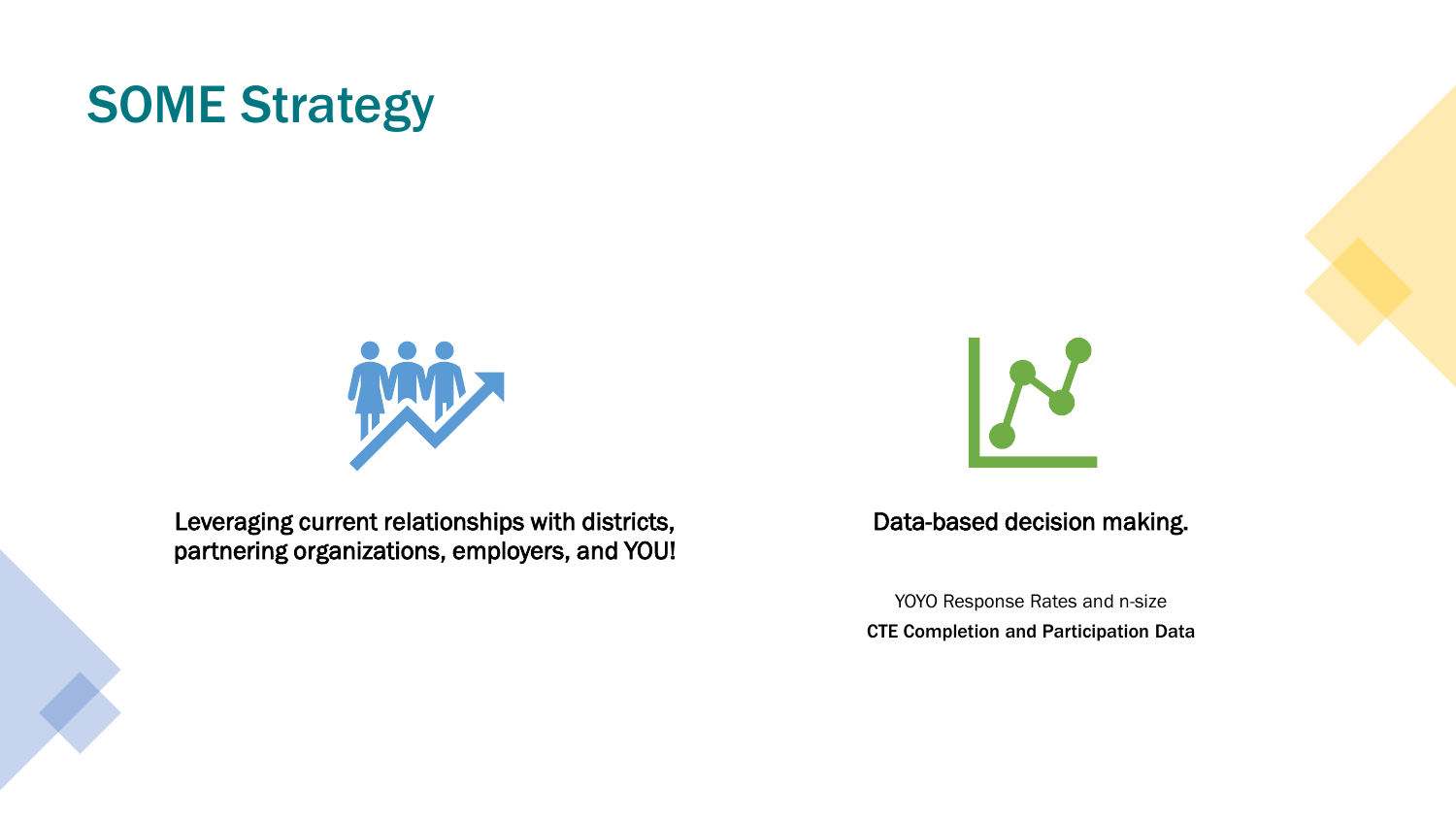## **Currently** Engaged

- District Leadership Level Conversations
	- Boyle County, Henry County, Rockcastle County, Fayette County, Jefferson County, Madison County, Garrard County, Woodford County, Menifee County, Henderson County, Pulaski County, Casey County, and Allen County.
- Developing Pilot Transition Programs (e.g. The Madison Model) 3 pieces to the transition puzzle.
	- **MITT Group**
	- (PFA)
	- Higher Education (CTP) developing
	- Virtual/Augmented Reality developing/planning

#### • KDE Communications

- Monday Message
- Project Article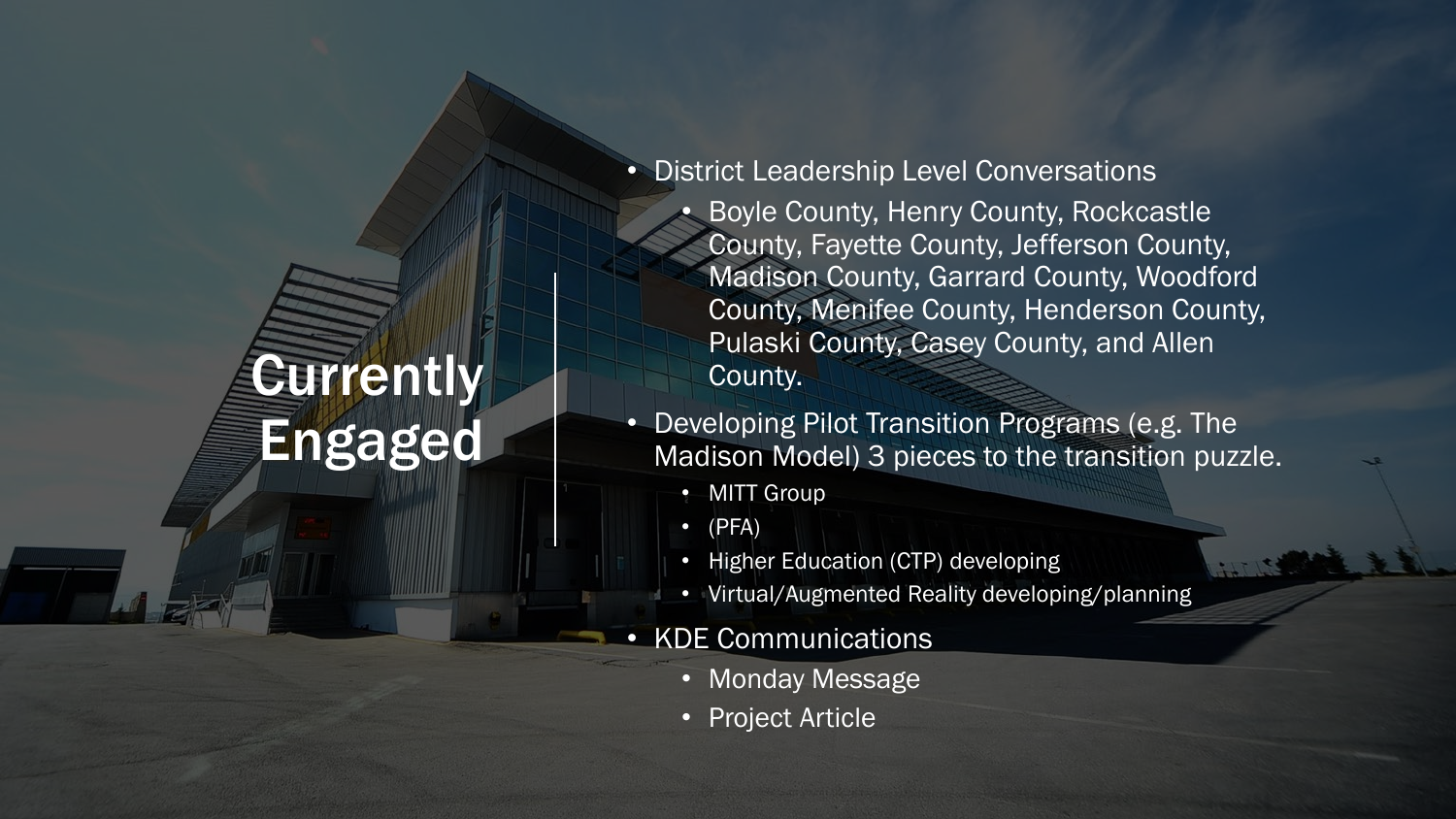### Borrowing **Brilliance**

"Only what matters remains"

"Power in storytelling"

Don<sup>'t</sup> isolate. "Isolation is a tactic"

"Invest in PEOPLE"

Evaluate the weight of the initiative.

"Deeply understand kids"

Get buy-in.

......... . . . . . . . . .